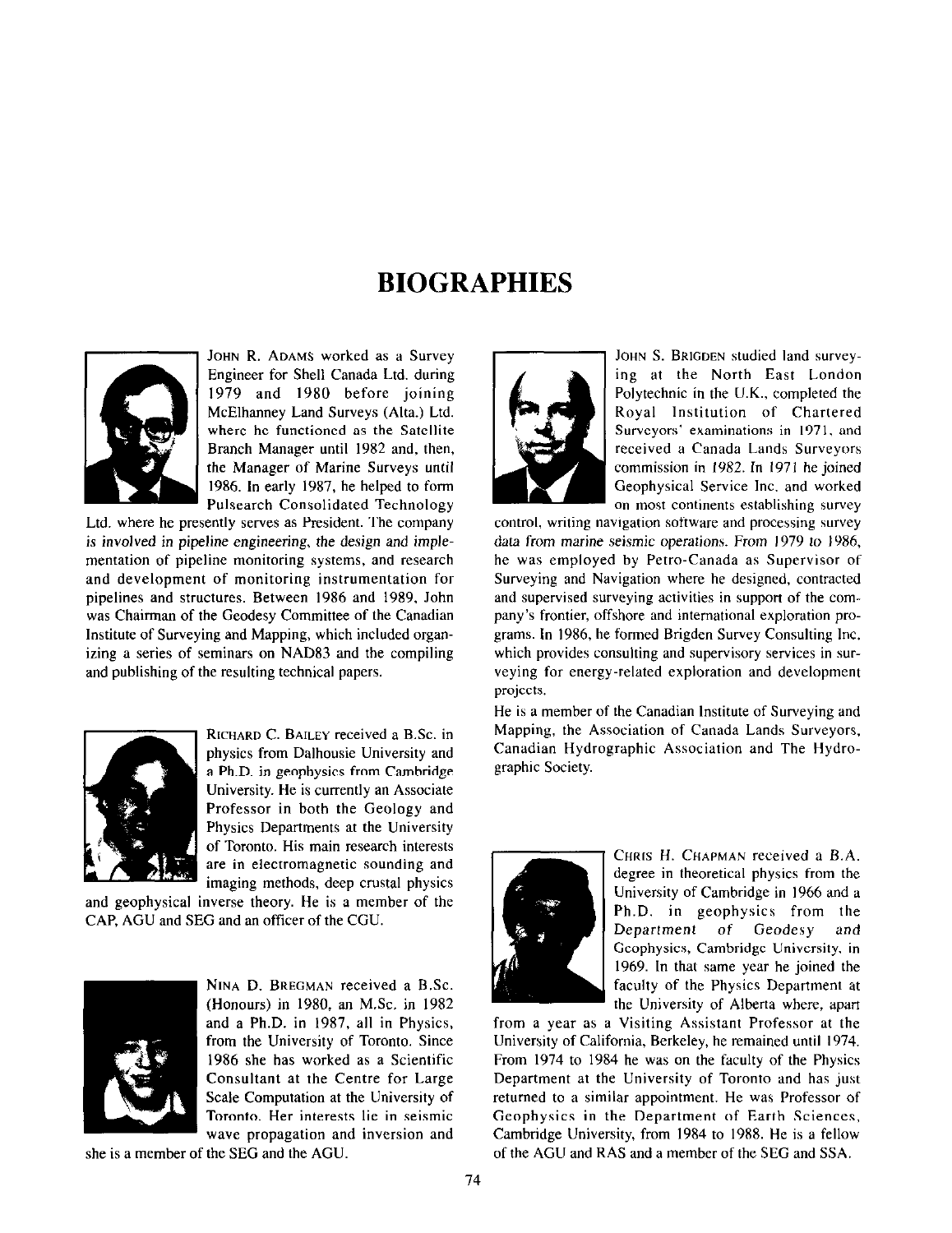KEN DUCKWORTH, see biography and photograph in June 1988 Canadian Journal of Exploration Geophysics, volume 24, p. 91.



MILES ERTMAN graduated with a B.Sc. in Geophysics from the University of Alberta and has worked in the Geothermal and Tiltmeter groups of the University of Alberta, Department of Physics. He is presently employed by Seismic Data Processors in Calgary.

J.W. HASLEIT, see biography and photograph in June 1988 Canadian Journal of Exploration Geophysics, volume 24, p.91.

RONALD H. JOHNSTON, see biography and photograph in June 1988 Canadian Journal of Exploration Geophysics, volume 24, p. 92.



WALTER JONES received an M.Sc. from Dalhousie University in 1963 and a Ph.D. in Applied Geophysics from McGill University in 1968. He spent two years as a National Research Council of Canada Postdoctoml Fellow in the Department of Mathematics at Exeter University in England. Since I970 he has been a member of the

Department of Physics at the University of Alberta. He has held Visiting Research Fellowships at the Australian National University. Macquarie University and Oxford University. His research interests include electromagnetic induction in the Earth, geothermics, and Earth tides and tilts. He is a Fellow of the Royal Astronomical Society of London and is a member of AGU, SEG, CAP, CGU, EUG and EGS.

GARY R. LESIEUR is a Professional Engineer and Canada Lands Surveyor. After graduation from the Survey Engineering course at the University of New Brunswick, he was employed as a Field Surveyor with private firms and government in Alberta and British Columbia where he performed legal, construction and mining surveys. From 1980 to 1989, he worked as the Survey Engineer within the Drilling Department of Mobil Oil Canada Ltd. during which time he represented the Canadian Petroleum Association on the Provincial Ministerial Advisory Committee on Land Related Information Systems. Since

1988 he has acted as Chairman of the CPA Survey and Mapping committee. He is now a consultant in private practice.



JACEK MAJOROWICZ graduated with an M.Sc. in Geophysics from Warsaw University and with a Ph.D. in Natural Sciences from the Geological Institute. Warsaw, Poland. From 1970 to 1982, he was a Research Scientist at the Geological Institute in Warsaw. From 1978 to 1980, he was also with the Earth Physics Branch, Energy, Mines

and Resources, Ottawa, as a Postdoctoral Fellow. He joined the University of Alberta Institute of Earth and Planetary Physics in 1982 where he has been working since. He is also a Research and Development Consultant working on such problems as basinal analysis. thermal maturation modelling and permafrost and gas hydrate studies.



JAMES F. MCLELLAN worked as a Survey Engineer for Stanley Associates Engineering Ltd. from 1978 to 19x1. He then joined McElhanney Land Surveys (Alta.) Ltd., where he was in charge of geodetic field projects dealing with precise conventional technology and satellite and inertial surveys. He joined Pulsearch Consolidated

Technology Ltd. in 1988 as a Senior Survey Engineer. There he is involved in pipeline engineering. the design and implementation of pipeline monitoring systems, research and development of monitoring instrumentation for pipelines and structures, and satellite positioning. In 1989 he received his Alberta Land Surveyors commission and, during 1988-89, was Chairman of the Calgary Branch of the Canadian Institute of Surveying and Mapping.



DAVE MCLINTOCK graduated from the University of Nottingham in 1979 with a B.Sc. in Civil Engineering and a Ph.D. in Geodesy. Following this, he joined Shell U.K. Exploration and Production where he worked in offshore operations before moving to The Netherlands in 19X2. His responsibilities there included geodetic matters,

topographical computer software developments, and the quality assurance and processing of positioning data. He also did operational work in various parts of Africa and Europe. Since moving from the Shell International Head Office in The Netherlands in September 1987, he has been